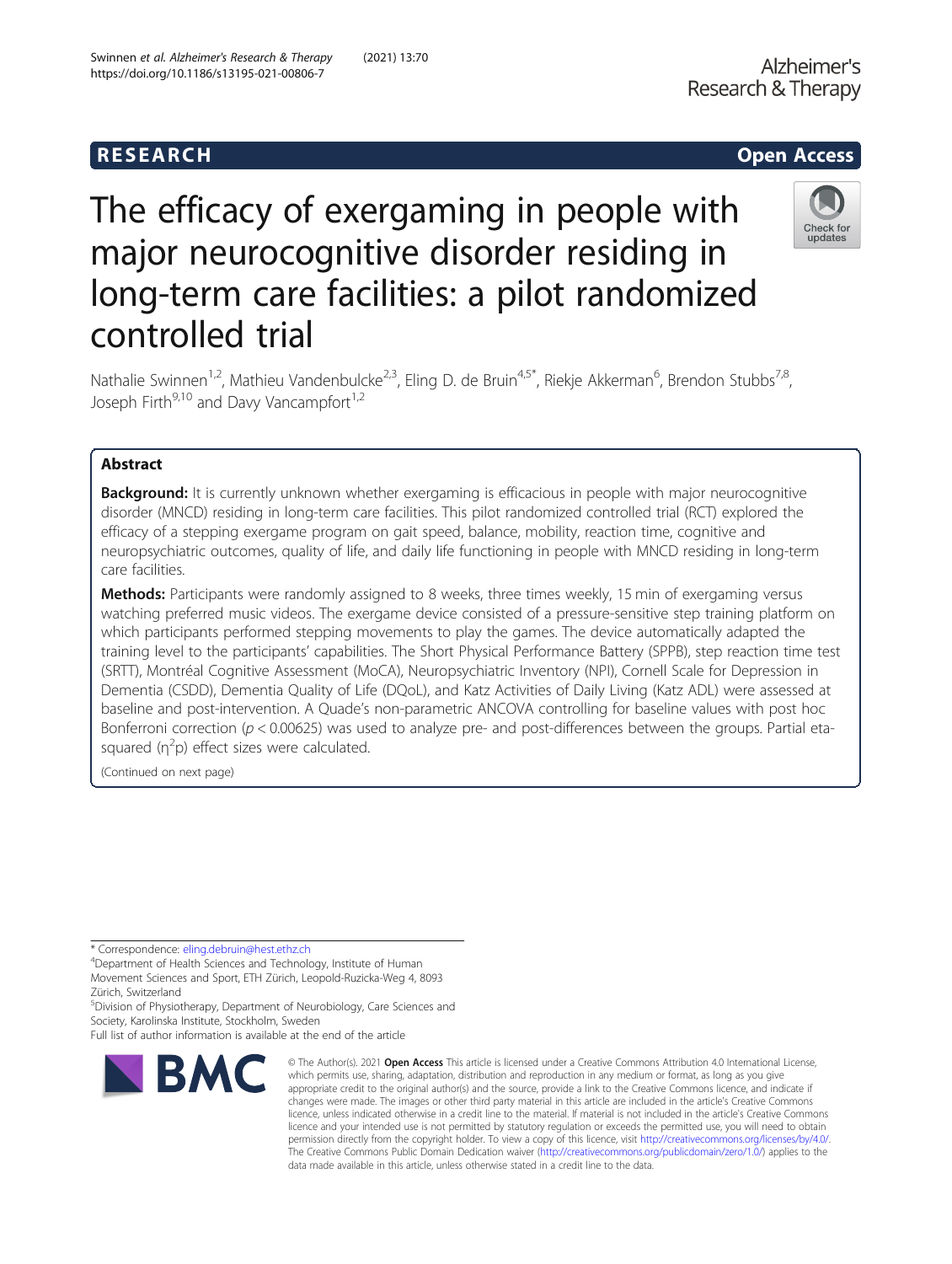#### (Continued from previous page)

Results: Forty-five of 55 randomized inpatients with mild to moderate MNCD (Mini-Mental State Examination score =  $17.2 \pm 4.5$ ; aged  $70 - 91$ ; 35 women) completed the study. The exergame group ( $n = 23$ ) demonstrated improvements in gait speed ( $p < 0.001$ ,  $\eta^2_{p} = 0.41$ ), total SPPB ( $p < 0.001$ ,  $\eta^2_{p} = 0.64$ ), SRTT ( $p < 0.001$ ,  $\eta^2_{p} = 0.51$ ) MoCA (p<0.001,  $\eta^2 = 0.38$ ), and reductions in CSDD (p<0.001,  $\eta^2 = 0.43$ ) compared to the control group (n = 22). There were no differences in NPI ( $p = 0.165$ ,  $\eta^2 = p = 0.05$ ), DQoL ( $p = 0.012$ ,  $\eta^2 = p = 0.16$ ), and ADL ( $p = 0.008$ ,  $\eta^2 = p = 0.16$ ) post-intervention scores between the experimental and control group, albeit DQol and ADL measures showed large effect sizes in the exergame group. The mean attendance rate was 82.9% in the exergame group and 73.7% in the music control group. There were no study-related adverse events reported by the participants, nor observed by the research team.

Conclusions: The findings of this pilot RCT suggest that an individually adapted exergame training improves lower extremity functioning, cognitive functioning and step reaction time and symptoms of depression in inpatients with MNCD residing in long-term care facilities.

Trial registration: ClinicalTrials.gov, [NCT04436302](https://clinicaltrials.gov/ct2/show/NCT04436302)

Keywords: Brain plasticity, Cognition, Dementia, Depression, Physical activity, Physical fitness, Serious exergames

#### Introduction

Major neurocognitive disorder (MNCD) is a syndrome characterized by cognitive function impairment, motor decline, and psychological and behavioral problems [\[1](#page-10-0)]. In 2019, there were worldwide over 50 million people with MNCD. This number is estimated to increase to 152 million by 2050, predominantly driven by population aging [\[2](#page-10-0)]. The progressive functional decline observed in people with MNCD contributes to a reduced quality of life, loss of independence, and increased caregiver effort [\[3](#page-10-0)]. Higher levels of care often result in transfers to long-term care facilities [[4\]](#page-10-0). This is placing a substantial burden on health care systems and has resulted in MNCD being considered a public health priority by the World Health Organization [\[5](#page-10-0)].

No disease-modifying treatments, pharmacological nor non-pharmacological, have been developed that can cure MNCD or halt its progression [[6\]](#page-10-0). Therefore, the main goals of caring for people with MNCD admitted to long-term care facilities are maintaining or improving their physical condition and their mental and physical quality of life. To this end, nonpharmacological therapies targeting people's lifestyle are recommended as a first-line approach [[7\]](#page-10-0). Potential strategies to improve health and well-being of people with MNCD in long-term care facilities include environment adaptation [[8](#page-10-0)], sensory interventions, and physical activity [\[9](#page-10-0)]. Physical activity can delay the course of the disease and thereby counteract the decline in functionality [[9,](#page-10-0) [10](#page-10-0)]. In addition, physical activity improves gait speed, balance, mood, and execution of daily life activities [[9,](#page-10-0) [11\]](#page-10-0). Improvement in gait speed is particularly relevant as slow gait speed is associated with an increased risk of falls in people with MNCD [\[12](#page-10-0)], which on its turn is associated with higher rates of comorbidity and premature mortality [\[13](#page-10-0)].

Despite the benefits, engaging people with MNCD residing in long-term care facilities in physical activity is often a challenge. Behavioral symptoms like agitation and passivity which are exhibited by 90% of nursing home residents with MNCD [[14\]](#page-10-0) and disorientation and decreased interest [\[15\]](#page-10-0) are the most important barriers. The physical activity levels of residents decrease steadily after admission to a long-term care facility [[16\]](#page-10-0) and people with MNCD who are residing in a nursing home environment remain physically inactive for most of the day [[8\]](#page-10-0).

Innovative developments in technology have provided new options to engage older adults with MNCD in an enjoyable way through exergames [\[17](#page-10-0)]. Exergames combine physical activity and cognitive tasks [[18,](#page-11-0) [19](#page-11-0)] and require the player to produce body movements in response to visual, auditory, and somatosensory cues [\[20](#page-11-0)]. A recent qualitative study demonstrated that people with MNCD residing in long-term care facilities enjoy exergaming [[21\]](#page-11-0). In this study, the mean attendance rate in 24 sessions during 8 weeks at three times per week was 79.3%. In recent years, a growing interest has emerged as well in the efficacy of exergaming in people with MNCD [\[15](#page-10-0), [17,](#page-10-0) [22](#page-11-0)–[24\]](#page-11-0). A previous meta-analysis demonstrated that in residential and community-dwelling older adults with mild cognitive impairment or MNCD, a combination of cognitive and physical training resulted in small-to-medium improvements in global cognitive function and mood and moderate-to-large positive effects on activities of daily living [\[10](#page-10-0)]. A randomized controlled trial in outpatients and community patients with MNCD suggested that the group receiving combined cognitive–aerobic bicycle exergame training during 30 to 50 min at three times per week during 12 weeks and the group receiving cycling at the same frequency, intensity, and time without exergaming improved psychomotor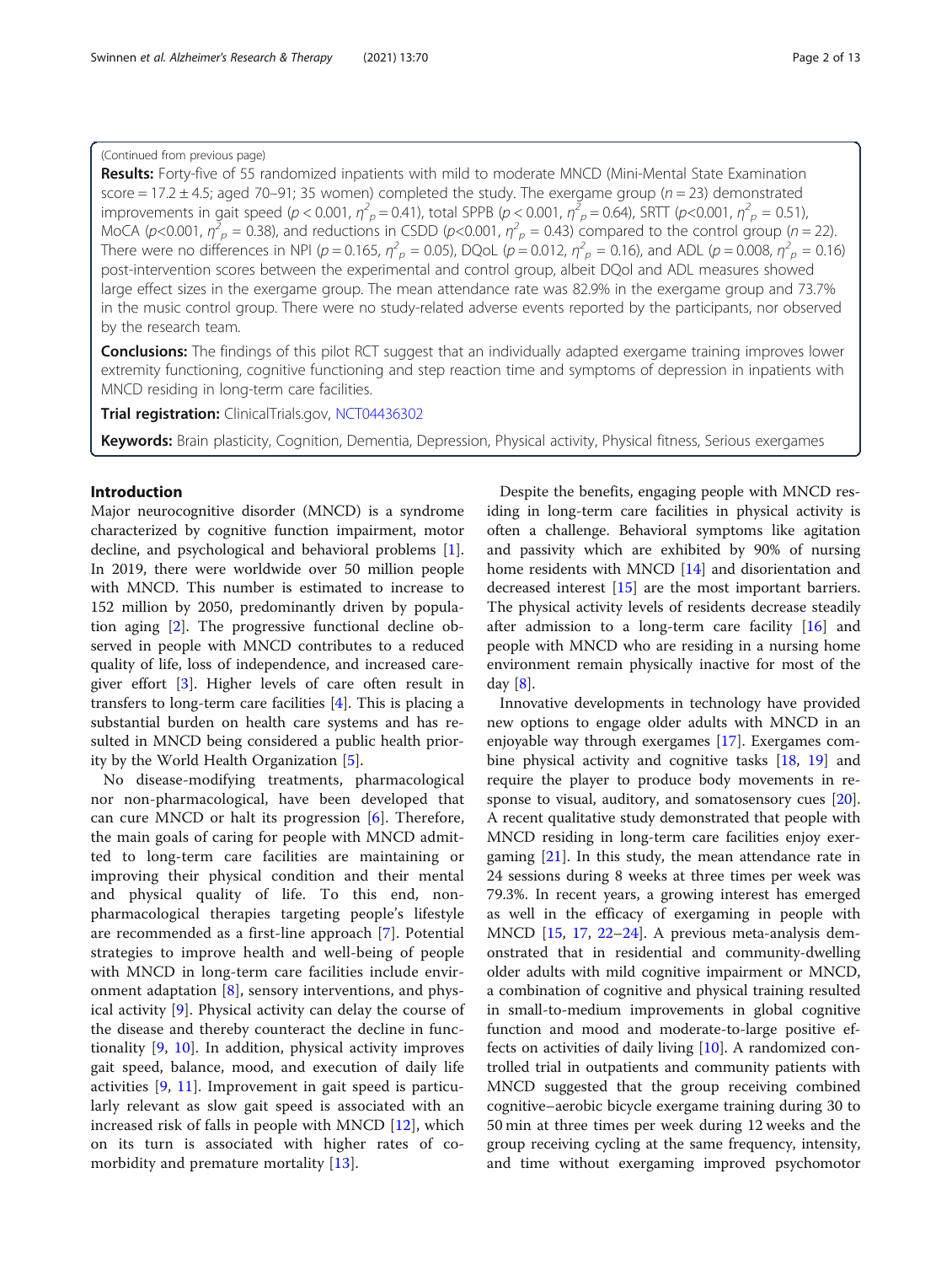speed [[25\]](#page-11-0) and reduced frailty [[26\]](#page-11-0), as compared to the control group, receiving relaxation and flexibility exercises. However, no differences were observed between the three groups for executive functioning, episodic memory and working memory [[25,](#page-11-0) [26](#page-11-0)].

To the best of our knowledge, no randomized controlled trial (RCT) has previously explored the efficacy of a stepping exergame program on physical fitness parameters including gait speed, mobility and balance, step reaction time, neuropsychiatric symptoms, mood, and quality of life in people with MNCD. Moreover, it is currently unknown whether exergaming is also efficacious in people with MNCD residing in longterm care facilities. A qualitative study in people with MNCD in long-term care facilities did show promising effects of exergaming on self-reported cognitive functioning, activities of daily living performance, fear of falls, quality of life, mood, and several physical outcomes, such as gait speed, mobility, and balance [[21](#page-11-0)]. However, these preliminary qualitative findings need to be confirmed in a RCT.

Therefore, the goal of the current pilot RCT was to fill these gaps in the literature by exploring the physical, mental, and cognitive effects of an exergame program added to care as usual as compared to a passive control condition (i.e., watching preferred music videos) in people with MNCD residing in long-term care facilities.

#### **Methods**

#### Participants and procedure

This pilot RCT was conducted following the Consolidated Standards of Reporting Trials guidelines (CON-SORT, Boutron et al., 2008; Cuschieri, 2019). The CONSORT extensions for pilot abstract and pilot trials were added in Additional file [1](#page-9-0) [[27\]](#page-11-0). The trial was registered in ClinicalTrials.gov (Identifier: NCT04436302). Inpatients of the University Psychiatric Centre KUL in Kortenberg and residents of long-term care facility de Wingerd in Leuven (Vlaams Brabant, Belgium) diagnosed with MNCD were included. Participants were randomly assigned by an independent statistician using a random number generator [\(https://www.random.org/](https://www.random.org/)) to either 8 weeks, three times per week 15 min of exergaming (experimental group), added to care as usual, or seated listening to favorite music (control group), at a same volume, added to care as usual. Care as usual consisted of pharmacotherapy and physiotherapy focusing on comfort care. Participants were assessed at baseline (pretest) and after 8 weeks (posttest) by a physiotherapist blinded to group allocation using the Short Physical Performance Battery (SPPB) in order to assess gait speed, balance and lower limb strength [\[28](#page-11-0), [29](#page-11-0)], a step reaction time test, the Montréal Cognitive Assessment (MoCA) [[30](#page-11-0)–[32](#page-11-0)], the Neuropsychiatric Inventory (NPI) [[33](#page-11-0)], the

Cornell Scale for Depression in Dementia [[34](#page-11-0)], the Dementia Quality of Life (DQoL) questionnaire [\[35](#page-11-0), [36](#page-11-0)], and Activities of Daily Living [\[37,](#page-11-0) [38\]](#page-11-0). The study protocol was approved by the Medical Ethics committee of UZ Leuven (reference number S60641). All participants and their legal representatives gave their written informed consent. No compensation was granted to the participants.

#### Power analysis

The principal outcome measure was gait speed. An exergame training program including balance training demonstrated that gait speed can be increased by 0.13 m per second [\[39](#page-11-0)] and a meaningful change lies around 0.10–0.15 m per second  $[39-41]$  $[39-41]$  $[39-41]$  $[39-41]$  $[39-41]$ . Older adults in longterm care in general exhibit on average a walking velocity of 0.475 m per second based on the SPPB [[42\]](#page-11-0). In older adults in long-term care, a sample size of 12 participants per group enables detection of a within-group difference, from baseline to post-test, of 0.105 m per second  $(SD = 0.16)$  on gait speed when a medium-sized effect is expected [\[43,](#page-11-0) [44\]](#page-11-0). However, we decided to follow the guidelines of Whitehead et al., who recommend a sample size of at least 16 but ideally 26 participants per group for a medium effect size in pilot trials [[45\]](#page-11-0). To account for attrition over time, 15% can be expected with RCTs of exercise programs in long-term care facilities [[46\]](#page-11-0). The required a-priori sample size was increased by 20% to minimum 20 but ideally 30 participants per group.

#### Eligibility criteria

Inclusion criteria were as follows: (a) a Diagnostic and Statistical Manual of Mental Disorders (DSM) 5 diagnosis of MNCD (American Psychiatric Association, 2013), (b) aged 65 years or older, (c) a score of minimum 10 on the Mini-Mental State Examination (MMSE) [\[47\]](#page-11-0) as assessed by the research team, (d) having been residing at least two weeks in the care facility at the time of inclusion and with a perspective of at least 10 more weeks of stay, (e) and being physically capable of doing standing exercises (whether or not with extra support). Possible causes of MNCD were vascular dementia, Alzheimer's disease, mixed dementia, Parkinson's disease, frontotemporal degeneration, or Lewy body disease, as diagnosed by the treating psychiatrist. Exclusion criteria consisted of the following: (a) any unstable cardiovascular or other health condition which, according to the American College of Sports Medicine Standards, might lead to unsafe participation, (b) a score lower than 10 on the MMSE, and (c) a planned transfer to another setting within the following 2 months.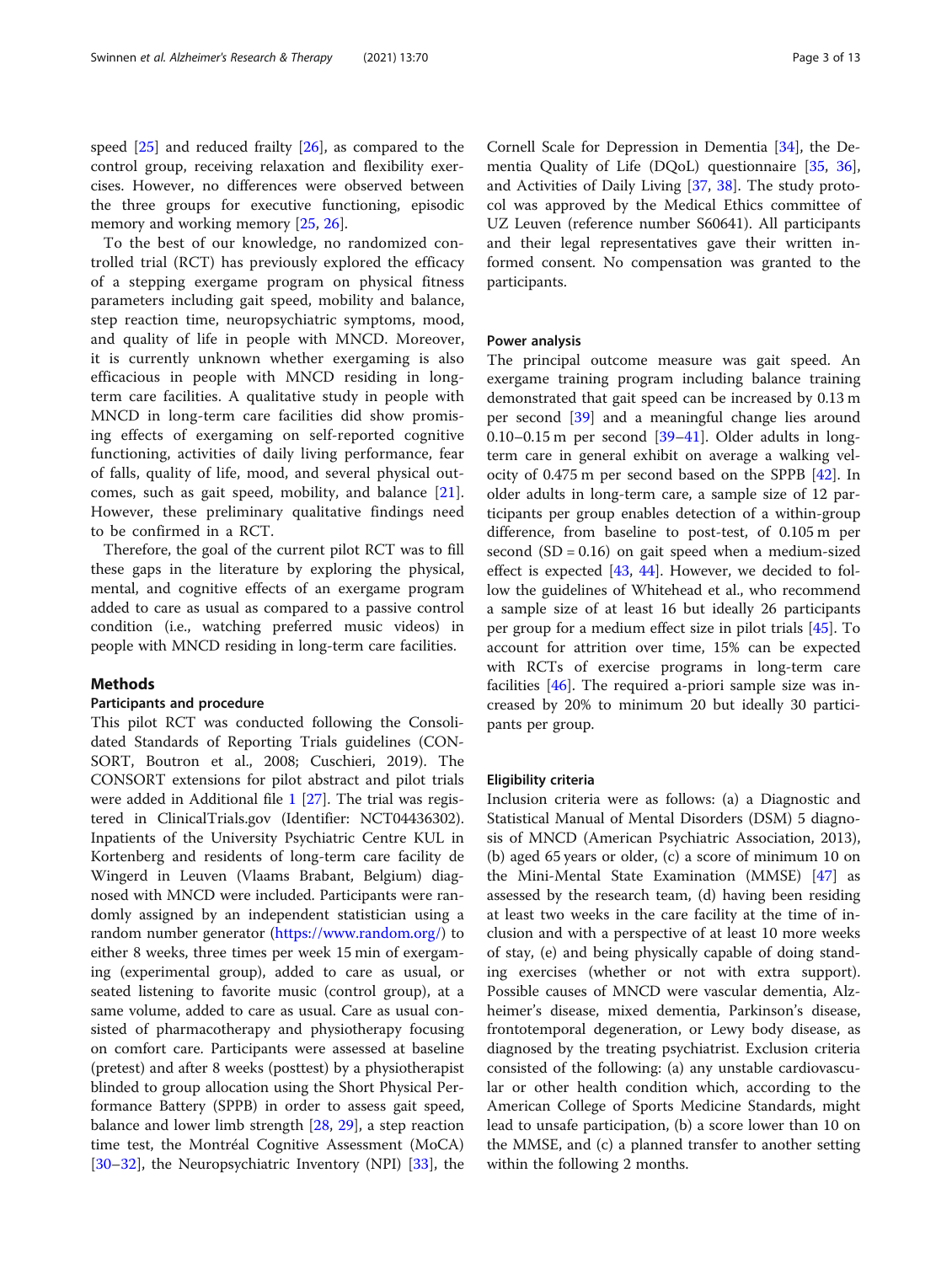#### Experimental condition

Participants performed three individual sessions per week for a period of 8 weeks, resulting in a total of maximum 24 sessions. Each session consisted of a walk to the exercise room (i.e., approximately 10 min), 15 min of exergaming, and a walk back to the ward. The duration of exergaming in previous research varied from 10 min [[48,](#page-11-0) [49\]](#page-11-0) up to 60 min [[50](#page-11-0)]. A duration of 15 min was expected to be feasible and not too demanding for this specific population. The exergame device "Dividat Senso" (Dividat, Schindellegi, Switzerland) was administered. This device consisted of a step training platform  $(1.13 \text{ m} \times 1.13 \text{ m})$  which was sensitive to pressure changes (strain gauges measuring at 50 Hz). The sensors detected steps in four directions: left, right, top, and bottom. Participants could grasp the bars on waist height, when deemed necessary. Participants that used a wheelchair were assisted by the guiding therapist to stand up and walk to the Dividat Senso exergame device. The platform was connected via a USB cable to a computer and a frontal television screen (LG,  $94.5 \text{ cm} \times 53 \text{ cm}$ ,

model 43LJ500V, 43 in.) on which the exergames were displayed. A picture of the Dividat Senso exergame device can be found in Fig. 1. The starting position was an upright stance with both feet in the middle of the platform. Participants interacted with the game interface by pushing one foot on one of the four different arrows. When the game required the player to perform a step to the left or right, the associated lower limb was used. For a step in the two other directions, the player used a lower limb of preference. The games trained the following cognitive abilities: divided and selective attention, flexibility, postural control, and visuospatial working memory. The device provided real-time visual, auditory and somatosensory (vibrating platform) cues, and feedback in order to enrich the game experience. The sessions consisted of multiple games and the duration of each video game varied between 120 and 200 s. The fol-lowing training principles [\[51](#page-11-0)] were implemented: (a) task difficulty was individually adapted to facilitate retention, (b) training variability was provided in order to enhance task transfer, (c) a system of feedback to improve

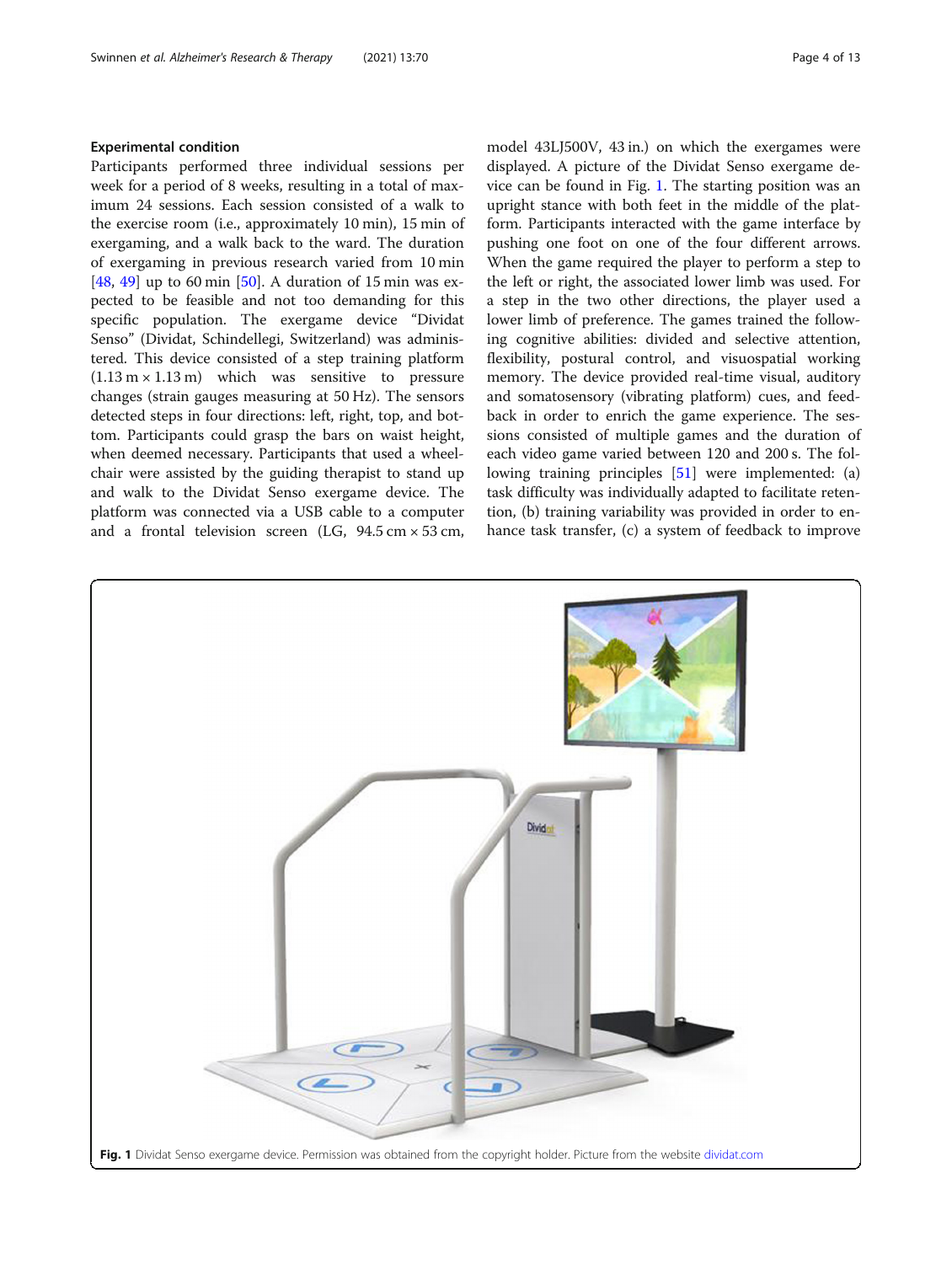training effects, and (d) individual difficulty zones to match the training level of each participant. The physical therapist designed an individual program for each participant, adapted to the participants' functionality, cognition, and health status. The exergames automatically adapted to the participants' capabilities during active exergaming, i.e., providing more difficult stimuli when the players reacted fast and correct. During the 8-week program, progress was also made regarding the reduction of manual support via the bars. All participants were individually supervised to ensure safety and comfort. A Template for Intervention Description and Replication (TIDieR) checklist [[52\]](#page-11-0) was added in Additional file [2.](#page-9-0) Also, a description of the specific games and their characteristics are included in Additional file [3](#page-9-0).

#### Control condition

Participants watched and listened 15 min, three times per week for 8 weeks to preferred music videos on a television screen (LG, 94.5 cm × 53 cm, model 43LJ500V, 43 in.) in the same exercise room. Each session consisted of a walk to the exercise room (i.e., approximately 10 min), 15 min of watching and listening to music videos, and a walk back to the ward. All participants were individually supervised to promote comfort and personal interaction with the therapist, who was the same person as the therapist in the experimental condition. Listening to music is a non-aerobic intervention which is recommended in people with MNCD [[53](#page-11-0)].

#### Outcome measures

#### Short Physical Performance Battery (SPPB)

Gait speed, balance, and lower limb strength were assessed with the SPPB [[28,](#page-11-0) [29\]](#page-11-0). It is composed of three subtests; a hierarchical standing balance test, a short 4 m walk at usual pace [[54\]](#page-11-0), and 5 chair rises. The maximal total score is 12 and higher total scores indicate a better lower extremity functioning. Total scores between 10 and 12 indicate good functioning and no risk of developing mobility disability, total scores between 4 and 9 indicate an elevated risk, and scores between 0 and 3 indicate an already present loss of mobility. The minimal detectable change (MDC) of our primary outcome, gait speed, on the 4-m walk test is 0.28 m per second [\[55](#page-11-0)]. Although researchers have previously expressed concerns regarding the feasibility and validity of quantitative functional assessments in people with MNCD [\[56,](#page-11-0) [57](#page-11-0)], the reliability of the SPPB is high in older adults with and without MNCD, with intraclass correlation coefficient (ICC) values ranging between 0.82 and 0.92 [[55](#page-11-0), [58,](#page-11-0) [59](#page-12-0)]. Test instructions were concise and repeated when needed, and tasks were presented by the guiding

therapist [\[56\]](#page-11-0). Participants were allowed to use their assistive devices such as a walker or a walking cane.

#### Step reaction time test (SRTT)

Average choice step reaction time for all four directions together was assessed by means of the "Simple" protocol of the Dividat Senso device. Four white circles were displayed on the television screen. These circles corresponded to the four arrows on the step platform (up, down, left, and right). The step direction was indicated by one of the four circles turning red. Participants were instructed to step as quickly as possible onto the corresponding arrow of the step platform and to return to the center. The program was designed so that the number of stimuli and the speed at which the stimuli were presented accelerated in line with game performance. In other words, the game adapted to the individuals' performance and was therefore not standardized. Choice step reaction time was measured from stimulus occurrence to step finalization and was expressed in milliseconds.

Although this test has not been psychometrically examined, choice reaction time tests have been developed and examined in the past. A simple test for unplanned volitional steps has excellent predictive validity for future falls, good inter-day test-retest reliability (ICC 0.74) and excellent criterion validity with a strong bivariate correlation between a simple "low-tech" choice stepping reaction time test and the electronic version of the choice stepping reaction time test ( $r = 0.81$ ,  $p < 0.001$ ) [[60,](#page-12-0) [61](#page-12-0)].

#### Montréal Cognitive Assessment (MoCA)

The MoCA, which is designed for milder forms of MNCD, assesses memory, language, executive functions, visuospatial skills, attention, concentration, abstraction, calculation, and orientation using a paper and pencil test. The MoCA has a good construct validity (r values range from 0.46 to 0.75) [\[62\]](#page-12-0), inter-rater reliability ( $r =$ 0.97), test-retest reliability  $(r = 0.88)$ , and internal consistency (Cronbach's alpha =  $0.89$ ) [ $63$ ]. We used the total score (ranging from 0 to 30) with higher scores indicating better cognitive functioning.

#### Neuropsychiatric Inventory (NPI)

Psychopathological problems were assessed with the NPI [[33\]](#page-11-0). It was administered in a semi-structured interview setting with a close caregiver. One screening question per behavior domain was asked to the caregiver, after which approximately seven in-depth questions were possible. The behavior domains are delusions, apathy, hallucinations, disinhibition, agitation/aggression, irritability, depression/dysphoria, aberrant motor behavior, anxiety, nighttime behavior disturbances, euphoria, and appetite and eating abnormalities. Behavior frequency is scored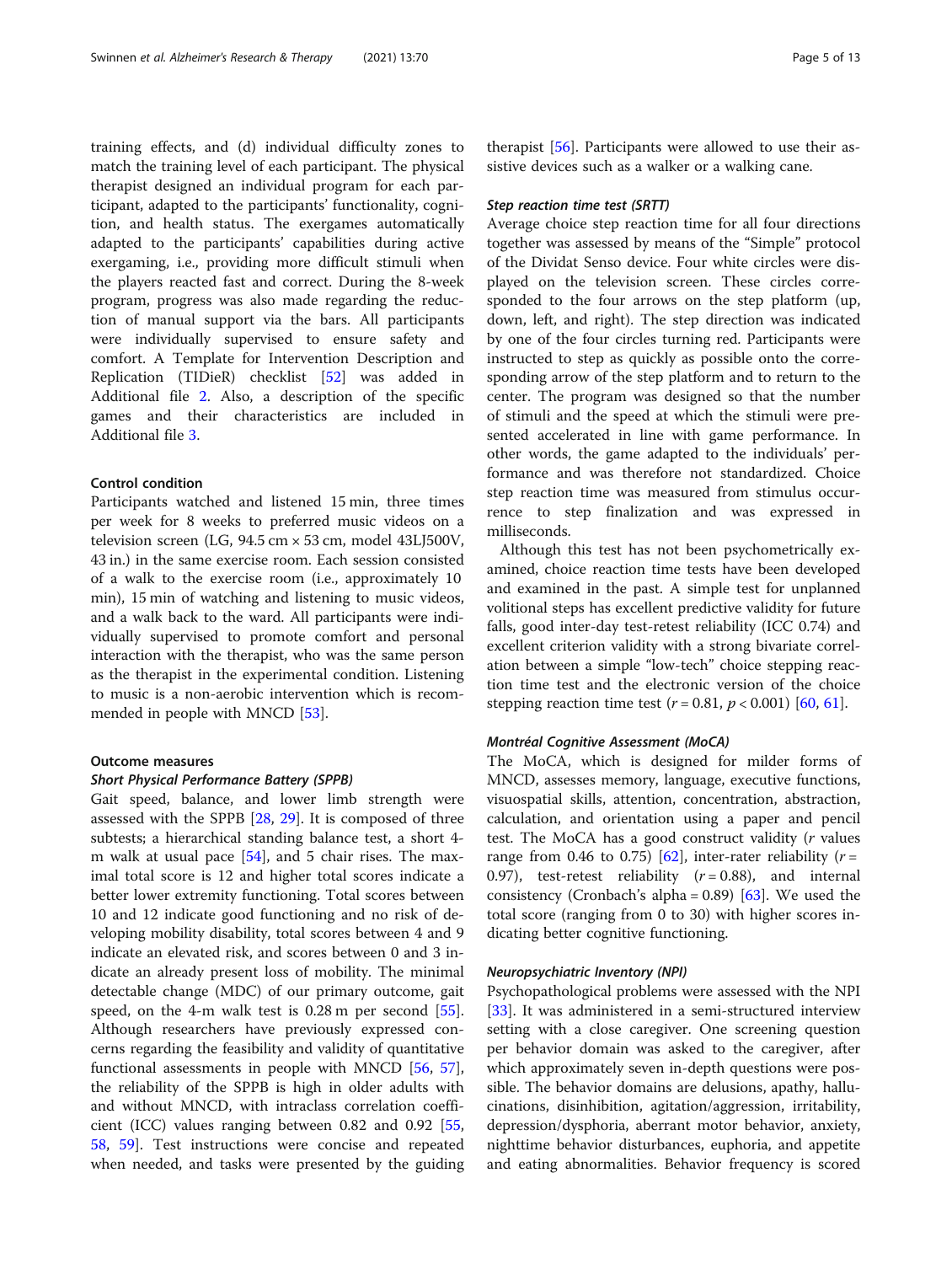on a 4-point scale, ranging from 1 to 4. Symptom severity is scored on a 3-point scale ranging from 1 to 3. The NPI total score is calculated by multiplying the frequency and severity rates per domain and adding them up. The total score ranges from 0 to 144. The test–retest reliability is 0.79 for behavior frequency ( $P = 0.0001$ ) and 0.86 for symptom severity  $(P = 0.0001)$  [\[64](#page-12-0)]. The Cronbach's alpha coefficient for the overall score is 0.88 [[65](#page-12-0)].

#### Cornell Scale for Depression in Dementia (CSDD)

Symptoms of depression were assessed with the observation-based CSDD, in the form of an interview with the caregiver. The CSDD consists of 19 items and each one is scored on a 3-point scale ranging from 0 to 2 [[34](#page-11-0)]. Items are clustered into five categories: mood, behavioral disturbance, physical signs, cyclic functions, and ideational disturbance. The CSDD has adequate internal consistency and reliability in an older, frail nursing home population with MNCD. Cronbach's alpha is 0.81 and the kappa values of two studies included are 0.57 and 0.91 [[66\]](#page-12-0).

#### Dementia Quality of Life (DQoL) questionnaire

Quality of life was assessed with the DQoL questionnaire [[36\]](#page-11-0), which is widely used in clinical practice. It consists of 29 items, measuring five domains: self-esteem (4 items), positive affect (6 items), negative affect (11 items), feelings of belonging (3 items), and sense of esthetics (5 items). A higher score per domain reflects better QoL, except on the negative affect dimension. Cronbach's alpha coefficient for internal consistency ranges from 0.71 to 0.84. The ICC for test-retest reliability ranges from 0.69 to 0.80 [[35\]](#page-11-0).

#### Activities of Daily Living

The interviewer-administered Katz ADL Index [[38](#page-11-0)] was used to evaluate participants' function in terms of level of independence or dependence when performing certain daily living activities. It consists of six items: bathing, dressing, transfers, toileting, continence, and feeding. Each item is scored from 1 (independent) to 4 (dependent). The internal consistency of the Katz ADL Index is good with a Cronbach's alpha of 0.96, despite the existence of cognitive decline [\[67](#page-12-0)].

#### Secondary outcomes

Secondary outcome measures were attendance and adherence rates. Attendance sheets were completed during each session to record the number of training sessions. Attendance rates were measured by dividing the number of attended training sessions by the maximum possible number of training sessions (24 sessions). An attendance rate of 70% or higher (minimum 17 attended out of 24 planned sessions) was deemed as being adherent to the

exergame program  $[68]$  $[68]$ . The adherence rate was determined by calculating the dropouts (attrition) as a percentage of the entire sample size. Participants signed an informed consent stating that they were not obliged to give a reason for non-attendance or drop-out. Therefore, it was not possible to calculate reasons for nonattendance.

#### Statistical analysis

Data were screened for normality using the Shapiro-Wilk test. Since outcome data were not normally distributed, the between-group post-outcome differences were analyzed with Quade's non-parametric analysis of covariance (ANCOVA). Although there were no significant differences in baseline values between the experimental and control group, we corrected for the baseline values. However, in order to be able to compare the outcome data with other studies, data are presented as mean ± standard deviation. Imputation methods for missing data were not applied given evidence of the subsequent risk of bias [[69\]](#page-12-0). Partial eta-squared  $(\eta^2 p)$  effect sizes were calculated where a  $\eta^2 p$  of 0.01 to < 0.06 was considered small,  $0.06$  to  $< 0.14$  medium, and  $0.14$  or higher considered as a large effect size [\[70\]](#page-12-0). We corrected for multiple testing. The Bonferroni-corrected statistical significance level was set at  $P < 0.00625$  (0.05/8 comparisons). Differences in demographic characteristics between the experimental and control groups were tested using the Mann-Whitney *U* test. Differences in categorical variables were tested using Fisher's exact test. Data were analyzed with SPSS Version 26 (Armonk, NY, USA, 2017).

#### Results

#### Participants

A total of 114 participants were assessed for eligibility, of which 44 failed to meet the inclusion criteria. Another 15 people refused to participate. Of this group, 4 (26.7%) did not give a specific reason, ten (66.7%) were not interested, and one (6.7%) performed the training program but withdrew consent following the intervention. Finally, 45 participants (11 from the University Psychiatric Centre KUL and 34 from long-term care facility de Wingerd) consented to participate in this study and were randomly assigned to either the exergame intervention  $(n = 28)$  or music control group  $(n = 27)$ . Five subjects dropped out due to transfer to another setting. Another five were excluded as the study ended prematurely due to COVID-19 measures. In total, 23 participants in the exergame group and 22 in the control group completed the study. The flow chart is illustrated in Fig. [2](#page-6-0).

A more detailed description of the participants' individual characteristics is provided in Table [1.](#page-6-0) Thirty-five women (77.8%) and 10 men (22.2%) were included, with a mean age of  $85.0$  (SD = 6.0) and mean MMSE score of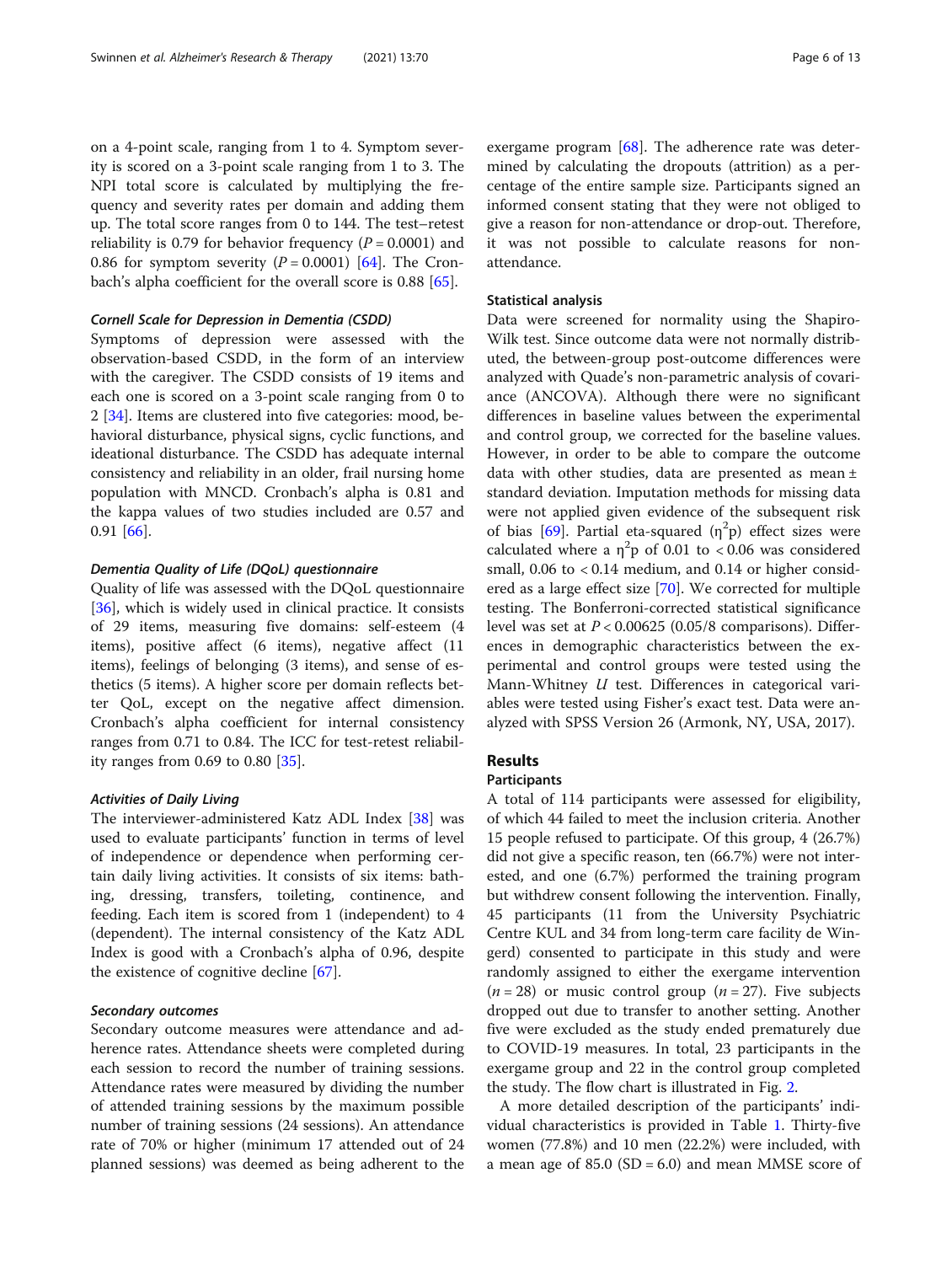<span id="page-6-0"></span>

#### Table 1 Participant characteristics

| <b>Variables</b>             | Sub-category                                    | Exergame group ( $n = 23$ ) | Music group $(n = 22)$ | $p^{\rm a}$ |
|------------------------------|-------------------------------------------------|-----------------------------|------------------------|-------------|
| Age in years, mean (SD)      |                                                 | 84.7 (5.6)                  | 85.3 (6.5)             | 0.224       |
| Gender, n (%)                | Male                                            | 5(21.7)                     | 5(22.7)                | >0.999      |
|                              | Female                                          | 18 (78.3)                   | 17(77.3)               | >0.999      |
| MMSE, mean (SD) <sup>b</sup> |                                                 | 18 (4.4)                    | 17(4.2)                | 0.102       |
| Diagnosis, n (%)             | Alzheimer's disease                             | 17 (73.9)                   | 14 (63.6)              | 0.530       |
|                              | Vascular dementia                               | 2(8.7)                      | 4(18.2)                | 0.414       |
|                              | Mixed Alzheimer's and vascular dementia         | 2(8.7)                      | 3(13.6)                | 0.665       |
|                              | Frontotemporal Degeneration                     | 0(0)                        | 1(4.5)                 | 0.489       |
|                              | Lewy body disease                               | 0(0)                        | 0(0)                   | >0.999      |
|                              | Neurocognitive disorder not otherwise specified | 2(8.7)                      | 0(0)                   | 0.489       |
| Somatic comorbidities, n (%) | Diabetes type II                                | 2(8.7)                      | 5(22.7)                | 0.243       |
|                              | Heart disease                                   | 8 (34.8)                    | 11(50.0)               | 0.375       |
|                              | Hypertension                                    | 4(17.4)                     | 0(0)                   | 0.109       |
|                              | Gait disorders                                  | 12 (52.2)                   | 14(63.6)               | 0.550       |
|                              | Visual deficiencies (cataract, glaucoma)        | 3(13.0)                     | 0(0)                   | 0.233       |
| Indoor mobility, n (%)       | Wheelchair                                      | 2(8.7)                      | 0(0)                   | 0.49        |
|                              | 4-wheeled walker                                | 3(13.0)                     | 4(18.2)                | 0.70        |
|                              | Single-point walking cane                       | 0(0)                        | 2(9.1)                 | 0.23        |
|                              | No walking aid                                  | 18 (78.3)                   | 16(72.7)               | 0.74        |
| Attendance rates (%)         |                                                 | 82.9                        | 73.7                   | 0.07        |

<sup>a</sup>p values of group comparisons refer to Mann-Whitney *U* tests for continuous variables and Fisher's exact tests for categorical variables<br><sup>b</sup>Scores on the MMSE range from 0 (severe impairment) to 30 (no impairment)<br>*MMS*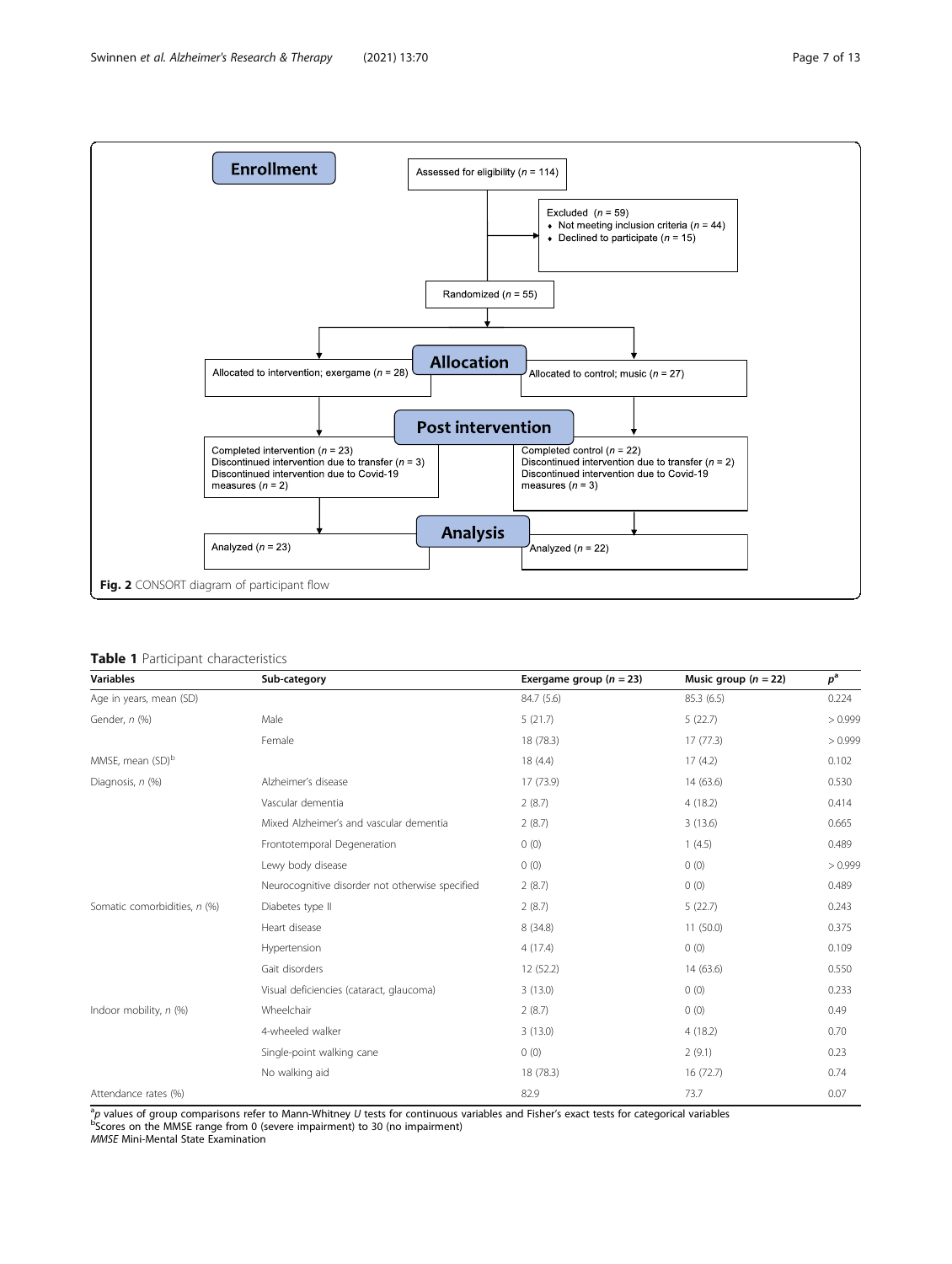There was no difference in age between both groups ( $p = 0.224$ ) nor a difference in gender distribution ( $p =$ 0.609) or baseline MMSE ( $p = 0.102$ ).

#### Effects of exergame intervention

The means and standard deviations of the pretest and posttest battery scores for the intervention and control groups and the P values, F values, and partial eta squared  $(\eta^2_{\phantom{2}p})$  are depicted in Table 2. The medians and interquartile ranges can be found in Additional file [4:](#page-9-0) Supplementary Table 1. Compared to the control group, the exergaming group had significantly better gait speed after the intervention ( $p <$ 0.001,  $\eta^2_{p}$  = 0.410). Significantly more participants in the exergame group improved beyond the minimal clinical detectable change on gait speed than participants in the music control condition (47.8% vs. 0%,  $p < 0.001$ ). Participants in the exergame group also had an overall better lower extremity functioning as assessed with the SPPB ( $\eta_p^2$  = 0.643,  $p < 0.001$ ) post-intervention. SRTT scores ( $\eta_{p}^{2} = 0.506$ ,  $p <$ 0.001) and MoCA scores  $(\eta_p^2 = 0.385, p = 0.001)$  also improved significantly after 8 weeks of exergame training. In addition, CSDD scores improved significantly after 8 weeks of exergame training  $(\eta_p^2 = 0.431, p < 0.001)$ . There were no significant differences in NPI ( $\eta_p^2 = 0.051$ ,  $p = 0.165$ ), DQoL  $(\eta_p^2 = 0.157, p = 0.012)$  and ADL  $(\eta_p^2 = 0.161, p = 0.161)$ 0.008) post-intervention scores between the experimental and control group, albeit DQoL and ADL measures showed large effect sizes.

#### Attendance, adherence, and safety

The mean attendance rate was  $82.9\%$  (SD = 13.14) in the exergame intervention group and 73.7% (SD = 25.20) in

the music control group. None of the attended sessions, both in the exergame and in the music condition, had to be stopped prematurely. Nineteen participants in the exergame intervention group and 13 participants in the music control group reached an attendance rate of at least 70% of the sessions, which was deemed as being adherent to the exergame program [\[68](#page-12-0)]. The selfreported training intensity varied from mild to moderate. There were no study-related adverse events reported by the participants, nor observed by the research team.

#### **Discussion**

To the best of our knowledge, this is the first RCT to investigate the physical, mental, and cognitive effects of 8 weeks of stepping exergame training, added to care as usual, in institutionalized people with MNCD. Compared to adding non-aerobic music video listening and watching (for a duration of 8 weeks, three times per week for 15 min), involvement in stepping exergame training (three times per week for 15 min during 8 weeks) in addition to care as usual significantly improved gait speed, mobility, and balance as measured with the SPPB, step reaction time as measured with the SRTT, and cognitive function as measured with the MoCA. In addition, symptoms of depression, as measured with the CSDD, were significantly reduced in the latter group. No significant effects were found on neuropsychiatric symptoms as measured with the NPI, quality of life as measured with the DQoL questionnaire, and ADL functioning as assessed with the Katz ADL Index, albeit DQoL and ADL measures showed large effect sizes.

Our finding that exergaming improved lower extremity functioning is in contrast with previous cognitiveaerobic bicycle training trials in community-dwelling

Table 2 The effects of an exergame intervention and a music intervention on measured outcomes

| Variable         | Intervention $(n = 23)$  |                           | Control $(n = 22)$       |                           | Ρ          |      | $\eta_{p}^{2}$ |
|------------------|--------------------------|---------------------------|--------------------------|---------------------------|------------|------|----------------|
|                  | Pre test (mean $\pm$ SD) | Post test (mean $\pm$ SD) | Pre test (mean $\pm$ SD) | Post test (mean $\pm$ SD) |            |      |                |
| SPPB             | $5.5 \pm 1.9$            | $8.5 \pm 2.5$             | $5.2 \pm 2.9$            | $3.8 \pm 2.5$             | $< 0.001*$ | 72.1 | 0.64           |
| Gait speed (m/s) | $0.6 \pm 0.2$            | $0.8 \pm 0.3$             | $0.6 \pm 0.2$            | $0.5 \pm 0.2$             | $< 0.001*$ | 29.3 | 0.41           |
| SRTT (ms)        | $7827.1 + 1884.1$        | $1426.6 + 333.1$          | $4551.1 + 4243.6$        | $5292.9 + 4893.4$         | $< 0.001*$ | 38.8 | 0.51           |
| <b>MoCA</b>      | $9.4 \pm 4.1$            | $12.1 \pm 5.2$            | $8.5 \pm 5.2$            | $5.7 + 4.0$               | $< 0.001*$ | 24.4 | 0.38           |
| <b>NPI</b>       | $11.4 + 12.8$            | $6.6 + 11.4$              | $8.4 \pm 7.4$            | $16.1 \pm 15.1$           | 0.165      | 2.0  | 0.05           |
| <b>CSDD</b>      | $7.0 + 6.4$              | $3.0 + 4.4$               | $5.3 \pm 4.5$            | $9.3 + 6.7$               | $< 0.001*$ | 28.8 | 0.43           |
| <b>DQoL</b>      | $2.7 \pm 0.7$            | $3.5 + 0.9$               | $3.0 \pm 0.9$            | $3.0 + 0.9$               | 0.012      | 6.9  | 0.16           |
| <b>ADL</b>       | $9.0 + 2.1$              | $9.0 + 2.3$               | $10.1 + 2.8$             | $11.4 + 3.4$              | 0.008      | 7.7  | 0.16           |

\*Significant when P < 0.00625 (0.05/8 comparisons) using Quade's non-parametric analyses of covariance with post test scores as dependent variables, groups as independent variables, and baseline scores as covariates. ADL, activities of daily living (range = 6 to 24 with higher scores indicating higher dependency in activities of daily living); CSDD, Cornell scale for depression in dementia (range = 0 to 38, and a score below 6 is associated with absence of depressive symptoms, and scores above 10 indicate probable major depression); DQoL, Dementia Quality of Life (scores range from 1 (poor QoL) to 5 (excellent QoL)); MoCA, Montréal Cognitive Assessment (total scores range from 0 to 30 with lower scores indicating more cognitive impairment); NPI, Neuropsychiatric Inventory (12-item score with a range of 0 to 12 per item); SPPB, Short Physical Performance Battery (total scores range from 0 to 12 with lower scores indicating a higher risk and a score lower than 10 indicates one or more mobility limitations); SRTT, step reaction time test (lower values indicate a faster reaction time)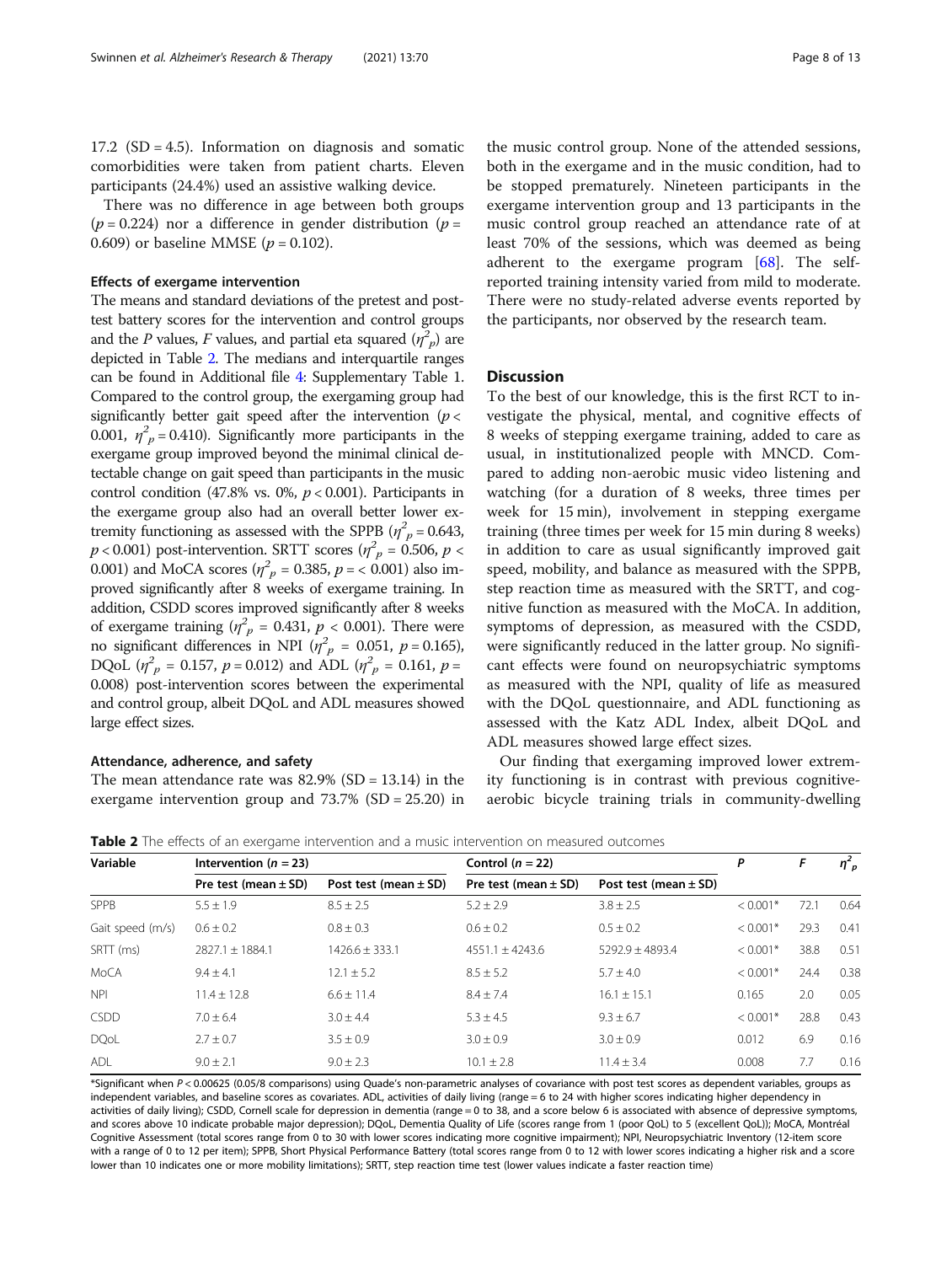people with mild MNCD [[25,](#page-11-0) [71](#page-12-0)]. A possible reason for the difference with previous bicycle training research is that our participants performed standing balance exergames that required participants to stand and perform stepping movements, which directly addresses gait and balance [\[72\]](#page-12-0). The exergame we used utilized a changing base of support required to play the games which better meets the specifics for training postural control [\[73](#page-12-0)] as compared to sitting on a stationary bicycle. The contrasting findings may also be explained by the spatial versus non-spatial processing demands in combination with the postural modality of the exercises [[74\]](#page-12-0). Whereas exercising in an upright body position enhances both processing speed and attentional selectivity [[75\]](#page-12-0), such effects are not observed for exercise performed pedaling a bicycle in a seated position, indicating that body posture during exercise has a dynamic influence on visual working memory performance [\[74\]](#page-12-0). A previous pilot study investigating a Wii-Fit program and walking program, both performed for 30 min daily, five times a week for 8 weeks by participants with mild Alzheimer's disease living in an assisted living facility, also resulted in comparable improvements in gait and balance in both groups, as measured by the Berg Balance Scale and the Tinetti test [[76\]](#page-12-0). Similarly, an eight-week home-based Wii-Fit training for 30 min daily, five times a week in community-dwelling people with mild Alzheimer's disease resulted in improvements in BBS scores, which were sustained after 16 weeks of follow-up, as compared to a walking group with comparable training duration [[77\]](#page-12-0). The observed improvements in SPPB scores in the present study are considered of high clinical relevance as low scores on the SPPB including a low gait speed are highly predictive of health-related consequences, such as mobility impairment [[78\]](#page-12-0), future hospitalization [\[79](#page-12-0)], longer hospitalization duration [\[80](#page-12-0)], admission to longterm care facilities, premature mortality [[28,](#page-11-0) [81\]](#page-12-0), and falls [\[82](#page-12-0)]. Improved gait speed is also known to be associated with a faster step reaction time, and both an improved gait speed and faster step reaction time are associated with a reduced fall risk [[12,](#page-10-0) [54](#page-11-0)]. The current findings do show that exergaming improves the step reaction time significantly as well. It should however be noted that the modality of the SRTT was similar to one of the exergames. A learning effect therefore cannot be excluded in the intervention group compared to the control group.

Besides improvements in physical parameters, cognitive functioning, as assessed with the MoCA, ameliorated. These findings are in line with a previous metaanalysis of RCTs demonstrating that in older adults with MCI or MNCD, a combined cognitive-physical training program leads to small-to-medium improvements in cognitive function [[10\]](#page-10-0).

A final important observation was that our exergaming program induced significant reductions in depression, as measured with the CSDD following exergaming versus music video listening and watching. A recent systematic review of exergames in older adults found these interventions to be generally effective for reducing depression, particularly in older adults with high depressive symptoms [[83](#page-12-0)].

Despite improvements in QoL, these changes were not significantly different from the control condition. A reason might be that music interventions are known to improve QoL in this population [[53\]](#page-11-0). Another reason might be that we investigated individual exergame training. Previous research in people with MNCD showed that in particular exergaming in a group improves QoL [[84\]](#page-12-0).

Although not significant, we observed large effect sizes for improvements in ADL. The lack of significant improvements in ADL is in line with a study examining the effects of a Nintendo-Wii bowling game in residents of retirement homes with and without MNCD [[50\]](#page-11-0). In a more recent RCT, no improvements in Katz ADL were found after 12 weeks of cognitive-aerobic bicycle training on a stationary bike in community-dwelling older adults with MNCD [\[26\]](#page-11-0). The findings in our study and previous RCTs in MNCD are, however, not consistent with a meta-analysis exploring the efficacy of combined cognitive-physical training in older adults with MCI or MNCD that demonstrated moderate-to-large positive effects on activities of daily living  $[10]$  $[10]$ . However, this meta-analysis also included people with MCI with less severe ADL impairments, which limits comparability with our results.

A strength of the study is that we also included older adults with MNCD using canes, walkers, and wheelchairs. Therefore, our findings are generalizable to mobility-impaired people with MNCD. All participants were able to acquire and retain motor skills in the exergame environment. The notable adherence rates and absence of reported adverse events are additional strong features of our intervention. These findings suggest that individual exergame sessions, supervised one on one by a physical therapist, are feasible and efficacious in this vulnerable population.

Future research using an exergame approach is warranted and should explore the underlying mechanisms of the observed benefits. For example, it is known that exercise leads to elevated levels of brain-derived neurotrophic factor, which supports the growth and maintenance of neurons. Hippocampal structure and function are altered by exercise and memory and cognitive function are facilitated  $[85]$  $[85]$ . It is also possible that the observed improvements in executive functions in our study might be due to modulations in prefrontal cortex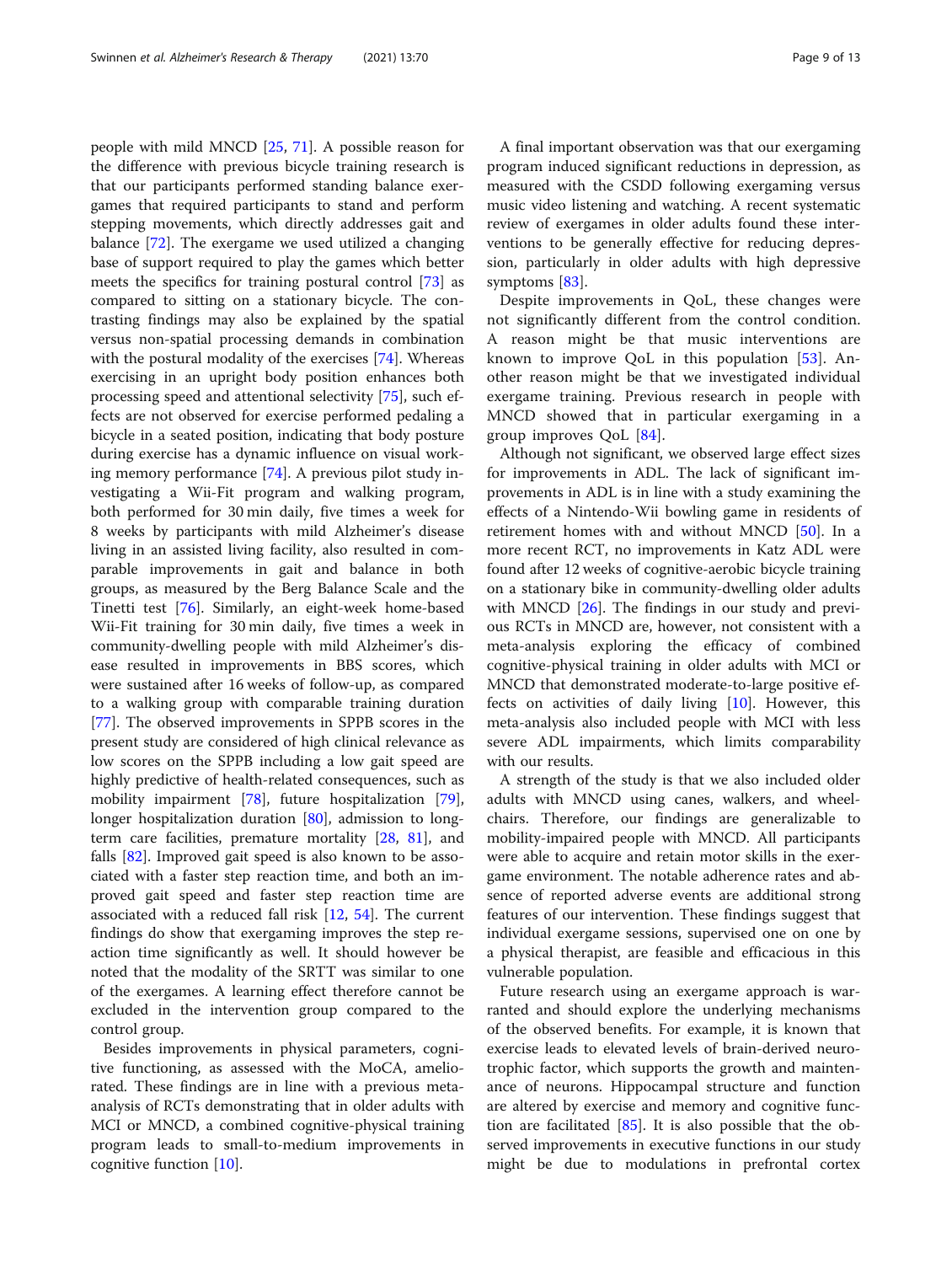<span id="page-9-0"></span>oxygenation [\[86](#page-12-0)] or to the reorganization of neuronal networks [[87](#page-12-0)]. However, larger trials are needed to investigate these mechanisms in more detail. Moreover, there is increasing evidence that the combination of physical and cognitive activity may have synergistic effects [[88,](#page-12-0) [89](#page-12-0)]. While physical exercise facilitates plasticity, cognitive activity guides the plastic changes [\[90](#page-12-0)]. Future research could, for example, compare the effects and dose-response of exergaming versus aerobic and/or strength training and/or balance training on physical, mental, and cognitive outcomes and underlying mechanisms in people with MNCD. Other opportunities for future research include further exploration of the physical, mental, and cognitive effects of exergaming using mixed methods randomized controlled designs where the quantitative outcomes can be enriched by the participants' subjective perceptions. Future research should explore the efficacy of exergaming on gait and balance outcomes to explore possible exercise interventions for this population. Long-term follow-up of the effects of exergame training on the examined outcomes is warranted to explore possible maintenance effects. Furthermore, incidence of falls, fall-related injuries, and fall efficacy should also be explored, in particular since it has been demonstrated that step training can prevent falls by 50% in older adults in both community and institutional settings [\[91](#page-12-0)]. Large scale RCTs should also explore whether the beneficial effects might differ between different diagnoses of MNCD and between different levels of MNCD severity and could investigate differences in outcomes between individual training versus group training interventions. Finally, implementation research is needed to explore the (cost-)effectiveness of exergaming in people with MNCD in psychiatric and residential care. Such trials are ongoing [\[92](#page-12-0)].

#### Limitations

Although very promising, the findings of the current RCT need to be interpreted with caution due to some limitations. First, this was a pilot RCT exploring the efficacy of exergaming in a wide range of physical, cognitive, and mental parameters in people with MNCD residing in residential care settings. Although our pilot trial had sufficient power, larger trials comparing exergaming with other active control interventions such as aerobic exercise need to confirm or refute our preliminary findings. Second, our study was limited to solely two care institutes in one geographical area in Belgium which limits generalizability to other settings and countries. Third, since only inpatients who were motivated to participate in the exergame program were enrolled, the current findings might not be generalizable to all institutionalized older adults with MNCD. Fourth, due to the nature of the exergame which adapts the training stimulus to the individual level of the participant, we did not evaluate a standardized protocol that would have allowed us to explore a dose-response relation in a more rigorous way. The observed training intensities varied from mild to moderate. Fifth, women were overrepresented (77.8%). This over-representation is however due to the fact that women are at greater risk for developing Alzheimer's Disease [\[93\]](#page-12-0) and the number of women living in long-term care facilities in Belgium is higher [[94\]](#page-12-0). Sixth, no long-term follow-up was conducted. Seventh, we did not include a physically active control condition such as a combined aerobic, balance, and strength training program. Eighth, we did not control for the effect of concurrent medication use including for example cholinesterase inhibitors, memantine, typical and atypical antipsychotics, antidepressants, and benzodiazepines, although it is known they may act as potential confounders and disruptors in MNCD trials [[95\]](#page-12-0).

#### Conclusion

In conclusion, the present pilot RCT demonstrates that an individually adapted exergame training program improves lower extremity functioning, cognitive function, and step reaction time and reduces symptoms of depression in a sample of multi-morbid older adults with MNCD. Moreover, the adherence rates and lack of adverse events indicate that exergaming is an effective strategy for motivating people with MNCD dwelling in a nursing home to be physically active.

#### Abbreviations

ADL: Activities of daily living; ANCOVA: Analysis of covariance; BBS: Berg Balance Scale; CONSORT: Consolidated Standards of Reporting Trials; CSDD: Cornell scale for depression in dementia; DQoL: Dementia quality of life; MMSE: Mini-Mental State Examination; MoCA: Montréal Cognitive Assessment; NPI: Neuropsychiatric inventory; RCT: Randomized controlled trial; SPPB: Short Physical Performance Battery; SRTT: Step reaction time test; TIDieR: Template for Intervention Description and Replication; UZ Leuven: Universitair Ziekenhuis Leuven; USB: Universal serial bus

#### Supplementary Information

Supplementary information accompanies this paper at [https://doi.org/10.](https://doi.org/10.1186/s13195-021-00806-7) [1186/s13195-021-00806-7](https://doi.org/10.1186/s13195-021-00806-7).

| <b>Additional file 1.</b> |  |  |
|---------------------------|--|--|
| <b>Additional file 2.</b> |  |  |
| <b>Additional file 3.</b> |  |  |
| <b>Additional file 4.</b> |  |  |

#### Acknowledgements

The authors wish to thank Jan Vanwezer and the residents and staff at longterm care facility de Wingerd for their participation and hospitality in the data collection process. Also, the inpatients and staff of the University Psychiatric Centre KU Leuven campus Kortenberg are thanked for their participation and support. We would also like to thank the developers of the Dividat Senso device and games, for the development of this device and their support. In addition, the paper revision and additional feedback from Prof. Dr.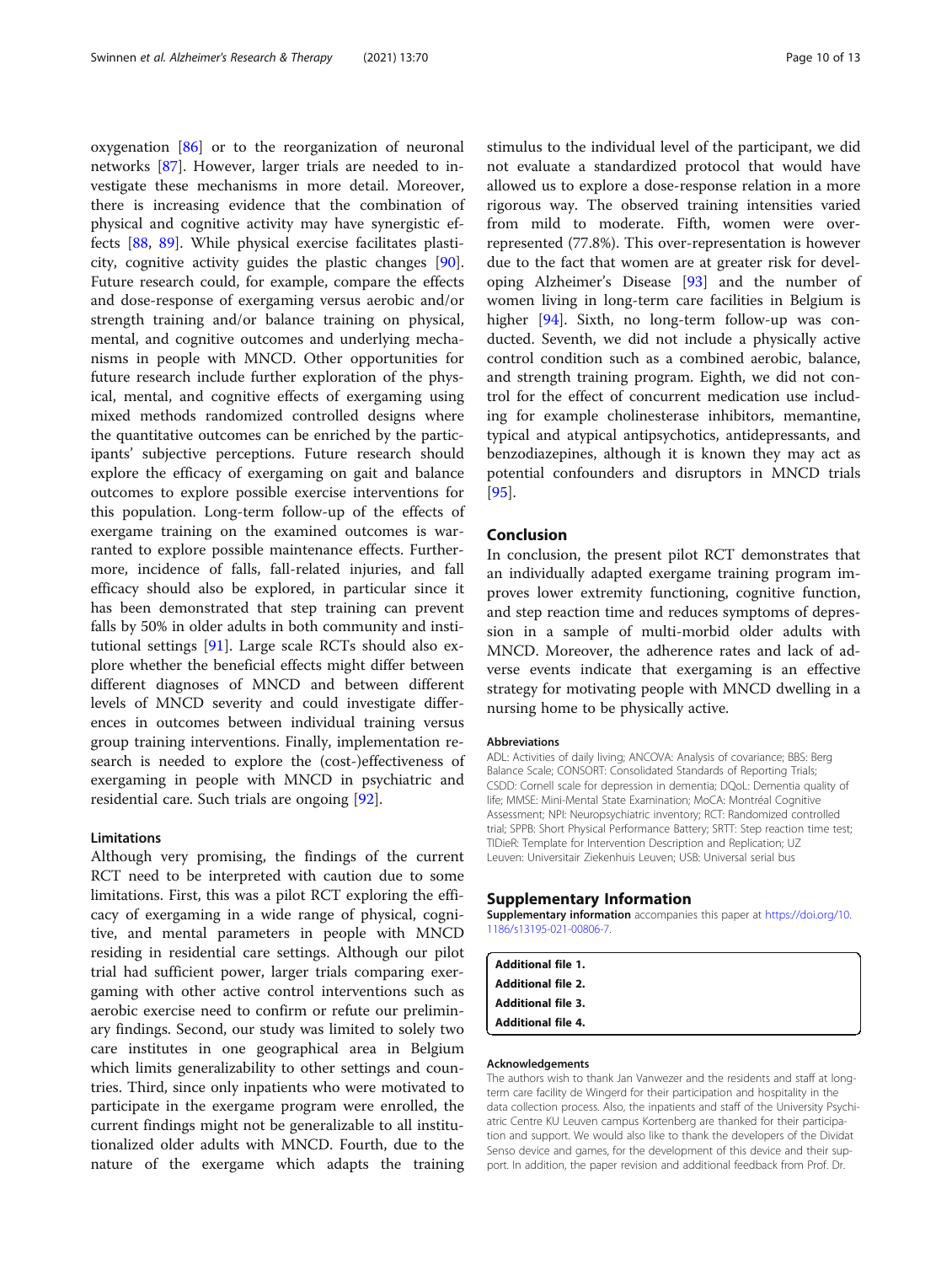<span id="page-10-0"></span>Stephan Swinnen (KU Leuven Department of Movement Sciences) is greatly appreciated.

#### Authors' contributions

NS, MV, EdB, and DV devised and designed the study. RA contributed to the data collection. NS, BS, EdB, and DV performed and interpreted the statistical analysis. NS drafted the first manuscript. All authors edited, read, and approved the final version of the manuscript.

#### Authors' information

KU Leuven Department of Rehabilitation Sciences, Leuven, Belgium Nathalie Swinnen, Davy Vancampfort

University Psychiatric Centre KU Leuven, Leuven - Kortenberg, Belgium Nathalie Swinnen, Mathieu Vandenbulcke, Davy Vancampfort KU Leuven Department of Neurosciences, Leuven, Belgium

Mathieu Vandenbulcke

Department of Health Sciences and Technology, Institute of Human Movement Sciences and Sport, ETH Zürich, Zürich, Switzerland Eling D. de Bruin

Division of Physiotherapy, Department of Neurobiology, Care Sciences and Society, Karolinska Institute, Stockholm, Sweden

Eling D. de Bruin

Long-term care facility De Wingerd, Leuven, Belgium

Riekje Akkerman

South London and Maudsley NHS Foundation Trust, Denmark Hill, London, UK

Brendon Stubbs

Institute of Psychiatry, Psychology and Neuroscience (IoPPN), King's College London, London, UK

Bredon Stubbs

Division of Psychology and Mental Health, Faculty of Biology, Medicine and Health, University of Manchester, Manchester, UK Joseph Firth

NICM Health Research Institute, Western Sydney University, Sydney, New South Wales, Australia

Joseph Firth

#### Funding

This research project was funded by Fund Malou Malou & Fund Perano, managed by the King Baudouin Foundation (grant number 2017-J4121350- 207483). This funding did not play a role in the design of the study and collection, analysis, and interpretation of data and in writing the manuscript. JF is supported by a University of Manchester Presidential Fellowship (P123958) and a UK Research and Innovation Future Leaders Fellowship (MR/T021780/ 1) and has consulted for ParachuteBH on a separate project.

#### Availability of data and materials

The datasets generated and/or analyzed during the current study are available from the corresponding author on reasonable request.

#### **Declarations**

#### Ethics approval and consent to participate

This trial was approved by the Medical Ethics committee of UZ Leuven (reference number S60641). Written informed consent was provided by all study participants in accordance with the Declaration of Helsinki.

#### Consent for publication

Not applicable.

#### Competing interests

Author EdB was a co-founder of Dividat, the spin-off company that developed the video games used in this study and is associated to the company as an external advisor. No revenue was paid (or promised to be paid) directly to EdB or his institution over the 36 months prior to submission of the work. The remaining authors report no conflict of interest.

#### Author details

<sup>1</sup>KU Leuven Department of Rehabilitation Sciences, Leuven, Belgium. <sup>2</sup>University Psychiatric Centre KU Leuven, Leuven, Kortenberg, Belgium. <sup>3</sup>KU Leuven Department of Neurosciences, Leuven, Belgium. <sup>4</sup>Department of

Health Sciences and Technology, Institute of Human Movement Sciences and Sport, ETH Zürich, Leopold-Ruzicka-Weg 4, 8093 Zürich, Switzerland. 5 Division of Physiotherapy, Department of Neurobiology, Care Sciences and Society, Karolinska Institute, Stockholm, Sweden. <sup>6</sup>Long-term care facility De Wingerd, Leuven, Belgium. <sup>7</sup>South London and Maudsley NHS Foundation Trust, Denmark Hill, London, UK. <sup>8</sup>Institute of Psychiatry, Psychology and Neuroscience (IoPPN), King's College London, London, UK.<sup>9</sup> Division of Psychology and Mental Health, Faculty of Biology, Medicine and Health, University of Manchester, Manchester, UK. <sup>10</sup>NICM Health Research Institute, Western Sydney University, Sydney, New South Wales, Australia.

# Received: 25 November 2020 Accepted: 10 March 2021

#### References

- 1. LoGiudice D, Watson R. Dementia in older people: an update. Intern Med J. 2014;44(11):1066–73. [https://doi.org/10.1111/imj.12572.](https://doi.org/10.1111/imj.12572)
- 2. Alzheimer's Disease International. World Alzheimer Report 2019: attitudes to dementia. London: Alzheimer's Disease International; 2019.
- 3. Arvanitakis Z, Shah RC, Bennett DA. Diagnosis and management of dementia: review. Jama. 2019;322(16):1589–99. [https://doi.org/10.1001/ja](https://doi.org/10.1001/jama.2019.4782) [ma.2019.4782](https://doi.org/10.1001/jama.2019.4782).
- 4. World Alzheimer Report 2016 | Alzheimer's Disease International 2016 [updated 2016-09-20. Available from: [https://www.alz.co.uk/research/world](https://www.alz.co.uk/research/world-report-2016)[report-2016.](https://www.alz.co.uk/research/world-report-2016) Accessed 24 Oct 2020.
- 5. WHO. Dementia: a public health priority. WHO. 2016.
- Tisher A, Salardini A. A comprehensive update on treatment of dementia. Semin Neurol. 2019;39(2):167–78. <https://doi.org/10.1055/s-0039-1683408>.
- 7. Vancampfort D, Solmi M, Firth J, Vandenbulcke M, Stubbs B. The impact of pharmacologic and nonpharmacologic interventions to improve physical health outcomes in people with dementia: a meta-review of meta-analyses of randomized controlled trials. J Am Med Dir Assoc. 2020;21(10):1410–1414. e2. [https://doi.org/10.1016/j.jamda.2020.01.010.](https://doi.org/10.1016/j.jamda.2020.01.010)
- 8. Anderiesen H, Scherder E, Goossens R, Sonneveld M. A systematic review physical activity in dementia: the influence of the nursing home environment. Appl Ergon. 2014;45(6):1678–86. [https://doi.org/10.1016/j.a](https://doi.org/10.1016/j.apergo.2014.05.011) [pergo.2014.05.011.](https://doi.org/10.1016/j.apergo.2014.05.011)
- 9. Forbes D, Forbes SC, Blake CM, Thiessen EJ, Forbes S. Exercise programs for people with dementia. Cochrane Database Syst Rev. 2015;(4):CD006489. [https://doi.org/10.1002/14651858.CD006489.pub4.](https://doi.org/10.1002/14651858.CD006489.pub4)
- 10. Karssemeijer EGA, Aaronson JA, Bossers WJ, Smits T, Olde Rikkert MGM, Kessels RPC. Positive effects of combined cognitive and physical exercise training on cognitive function in older adults with mild cognitive impairment or dementia: a meta-analysis. Ageing Res Rev. 2017;40:75–83. <https://doi.org/10.1016/j.arr.2017.09.003>.
- 11. Groot C, Hooghiemstra AM, Raijmakers PG, van Berckel BN, Scheltens P, Scherder EJ, et al. The effect of physical activity on cognitive function in patients with dementia: a meta-analysis of randomized control trials. Ageing Res Rev. 2016;25:13–23. [https://doi.org/10.1016/j.arr.2015.11.005.](https://doi.org/10.1016/j.arr.2015.11.005)
- 12. Dyer AH, Lawlor B, Kennelly SP. Gait speed, cognition and falls in people living with mild-to-moderate Alzheimer disease: data from NILVAD. BMC Geriatr. 2020;20(1):117. [https://doi.org/10.1186/s12877-020-01531-w.](https://doi.org/10.1186/s12877-020-01531-w)
- 13. van Doorn C, Gruber-Baldini AL, Zimmerman S, Hebel JR, Port CL, Baumgarten M, et al. Dementia as a risk factor for falls and fall injuries among nursing home residents. J Am Geriatr Soc. 2003;51(9):1213–8. <https://doi.org/10.1046/j.1532-5415.2003.51404.x>.
- 14. Kolanowski AM, Litaker M, Buettner L. Efficacy of theory-based activities for behavioral symptoms of dementia. Nurs Res. 2005;54(4):219–28. [https://doi.](https://doi.org/10.1097/00006199-200507000-00003) [org/10.1097/00006199-200507000-00003](https://doi.org/10.1097/00006199-200507000-00003).
- 15. van Santen J, Droes RM, Holstege M, Henkemans OB, van Rijn A, de Vries R, et al. Effects of exergaming in people with dementia: results of a systematic literature review. J Alzheimers Dis. 2018;63(2):741–60. [https://doi.org/1](https://doi.org/10.3233/JAD-170667) [0.3233/JAD-170667](https://doi.org/10.3233/JAD-170667).
- 16. Ikezoe T, Asakawa Y, Shima H, Kishibuchi K, Ichihashi N. Daytime physical activity patterns and physical fitness in institutionalized elderly women: an exploratory study. Arch Gerontol Geriatr. 2013;57(2):221–5. [https://doi.org/1](https://doi.org/10.1016/j.archger.2013.04.004) [0.1016/j.archger.2013.04.004.](https://doi.org/10.1016/j.archger.2013.04.004)
- 17. Dove E, Astell AJ. The use of motion-based technology for people living with dementia or mild cognitive impairment: a literature review. J Med Internet Res. 2017;19(1):e3. [https://doi.org/10.2196/jmir.6518.](https://doi.org/10.2196/jmir.6518)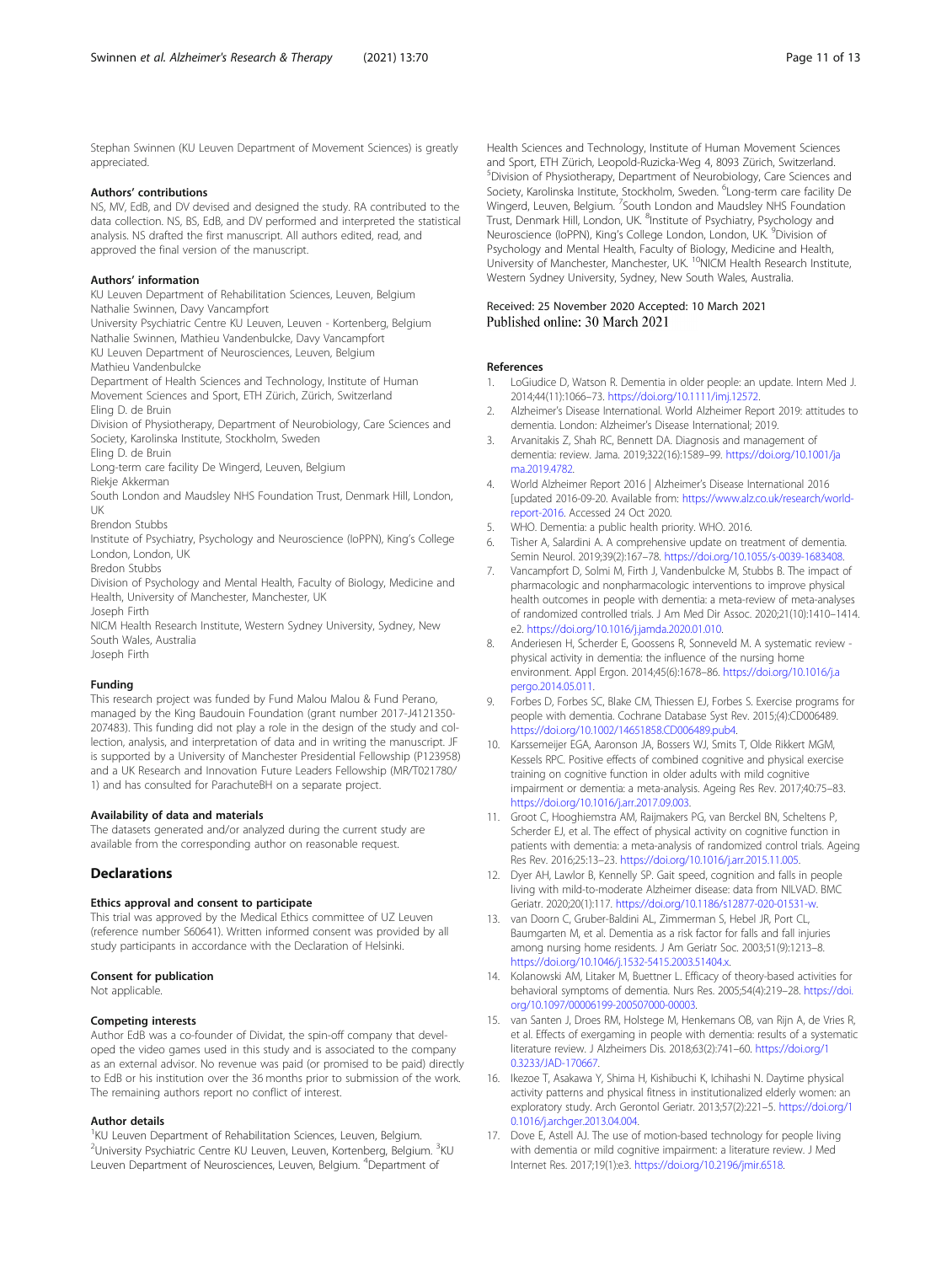- <span id="page-11-0"></span>18. Kappen DL, Mirza-Babaei P, Nacke LE. Older adults' physical activity and exergames: a systematic review. Int J Hum Comput Interact. 2019;35(2):140– 67. <https://doi.org/10.1080/10447318.2018.1441253>.
- 19. Stanmore E, Stubbs B, Vancampfort D, de Bruin ED, Firth J. The effect of active video games on cognitive functioning in clinical and non-clinical populations: a meta-analysis of randomized controlled trials. Neurosci Biobehav Rev. 2017; 78:34–43. [https://doi.org/10.1016/j.neubiorev.2017.04.011.](https://doi.org/10.1016/j.neubiorev.2017.04.011)
- 20. Kathrin G, Regan M. Custom-designed motion-based games for older adults: a review of literature in human-computer interaction. Gerontechnology. 2014;12(2):68–80.
- 21. Swinnen N, Vandenbulcke M, de Bruin ED, Akkerman R, Stubbs B, Vancampfort D. Exergaming for people with major neurocognitive disorder: a qualitative study. Disabil Rehabil. 2020:1–9. [https://doi.org/10.1080/096382](https://doi.org/10.1080/09638288.2020.1822934) [88.2020.1822934](https://doi.org/10.1080/09638288.2020.1822934).
- 22. Dietlein C, Eichberg S, Fleiner T, Zijlstra W. Feasibility and effects of serious games for people with dementia: a systematic review and recommendations for future research. Gerontechnology. 2018;17(1):1–17. [https://doi.org/10.4017/gt.2018.17.1.001.00.](https://doi.org/10.4017/gt.2018.17.1.001.00)
- 23. McCallum S, Boletsis C. A taxonomy of serious games for dementia. Games Health. 2013:219–32. [https://doi.org/10.1007/978-3-658-02897-8\\_17.](https://doi.org/10.1007/978-3-658-02897-8_17)
- 24. Swinnen N, Vandenbulcke M, Vancampfort D. Exergames in people with major neurocognitive disorder: a systematic review. Disabil Rehabil Assist Technol. 2020. p. 1–14. <https://doi.org/10.1080/17483107.2020.1785566>.
- 25. Karssemeijer EGA, Aaronson JA, Bossers WJR, Donders R, Olde Rikkert MGM, Kessels RPC. The quest for synergy between physical exercise and cognitive stimulation via exergaming in people with dementia: a randomized controlled trial. Alzheimers Res Ther. 2019;11(1):3. [https://doi.org/10.1186/s13195-018-0454-z.](https://doi.org/10.1186/s13195-018-0454-z)
- 26. Karssemeijer EGA, Bossers WJR, Aaronson JA, Sanders LMJ, Kessels RPC, Olde Rikkert MGM. Exergaming as a physical exercise strategy reduces frailty in people with dementia: a randomized controlled trial. J Am Med Dir Assoc. 2019;20(12):1502–1508.e1. [https://doi.org/10.1016/j.jamda.2019.06.026.](https://doi.org/10.1016/j.jamda.2019.06.026)
- 27. Eldridge SM, Chan CL, Campbell MJ, Bond CM, Hopewell S, Thabane L, et al. CONSORT 2010 statement: extension to randomised pilot and feasibility trials. BMJ. 2016;355:i5239.
- 28. Guralnik JM, Simonsick EM, Ferrucci L, Glynn RJ, Berkman LF, Blazer DG, Scherr PA, Wallace RB. A short physical performance battery assessing lower extremity function: association with self-reported disability and prediction of mortality and nursing home admission. J Gerontol. 1994;49(2):M85–94. [https://doi.org/10.1093/geronj/49.2.M85.](https://doi.org/10.1093/geronj/49.2.M85)
- 29. Fox B, Henwood T, Neville C, Keogh J. Relative and absolute reliability of functional performance measures for adults with dementia living in residential aged care. Int Psychogeriatr. 2014;26(10):1659–67. [https://doi.](https://doi.org/10.1017/S1041610214001124) [org/10.1017/S1041610214001124.](https://doi.org/10.1017/S1041610214001124)
- 30. Julayanont P, Phillips N, Chertkow H, Nasreddine ZS. Montreal Cognitive Assessment (MoCA): concept and clinical review. Cognitive screening instruments: Springer; 2013. p. 111–51. DOI: [https://doi.org/10.1007/978-1-44](https://doi.org/10.1007/978-1-4471-2452-8_6) [71-2452-8\\_6.](https://doi.org/10.1007/978-1-4471-2452-8_6)
- 31. Nasreddine ZS, Phillips NA, Bédirian V, Charbonneau S, Whitehead V, Collin I, et al. The Montreal Cognitive Assessment, MoCA: a brief screening tool for mild cognitive impairment. J Am Geriatr Soc. 2005;53(4):695–9. [https://doi.](https://doi.org/10.1111/j.1532-5415.2005.53221.x) [org/10.1111/j.1532-5415.2005.53221.x](https://doi.org/10.1111/j.1532-5415.2005.53221.x).
- 32. Koski L, Xie H, Konsztowicz S. Improving precision in the quantification of cognition using the Montreal Cognitive Assessment and the Mini-Mental State Examination. Int Psychogeriatr. 2011;23(07):1107–15. [https://doi.org/1](https://doi.org/10.1017/S1041610210002450) [0.1017/S1041610210002450](https://doi.org/10.1017/S1041610210002450).
- 33. Cummings JL. The Neuropsychiatric Inventory: assessing psychopathology in dementia patients. Neurology. 1997;48(5 Suppl 6):S10–6. [https://doi.org/1](https://doi.org/10.1212/WNL.48.5_Suppl_6.10S) 0.1212/WNL.48.5 Suppl 6.10S.
- 34. Alexopoulos GS, Abrams RC, Young RC, Shamoian CA. Cornell scale for depression in dementia. Biol Psychiatry. 1988;23(3):271–84. [https://doi.org/1](https://doi.org/10.1016/0006-3223(88)90038-8) [0.1016/0006-3223\(88\)90038-8.](https://doi.org/10.1016/0006-3223(88)90038-8)
- 35. Wolak-Thierry A, Novella JL, Barbe C, Morrone I, Mahmoudi R, Jolly D. Comparison of QoL-AD and DQoL in elderly with Alzheimer's disease. Aging Ment Health. 2015;19(3):274–8. [https://doi.org/10.1080/13607863.2014.927822.](https://doi.org/10.1080/13607863.2014.927822)
- 36. Brod M, Stewart AL, Sands L, Walton P. Conceptualization and measurement of quality of life in dementia: the dementia quality of life instrument (DQoL). Gerontologist. 1999;39(1):25–35. [https://doi.org/10.1093/geront/39.1.25.](https://doi.org/10.1093/geront/39.1.25)
- 37. Roberts RO, Knopman DS, Mielke MM, Cha RH, Pankratz VS, Christianson TJH, Geda YE, Boeve BF, Ivnik RJ, Tangalos EG, Rocca WA, Petersen RC. Higher risk of progression to dementia in mild cognitive impairment cases who revert to normal. Neurology. 2014;82(4):317–25. [https://doi.org/1](https://doi.org/10.1212/WNL.0000000000000055) [0.1212/WNL.0000000000000055.](https://doi.org/10.1212/WNL.0000000000000055)
- 38. Katz S, Ford AB, Moskowitz RW, Jackson BA, Jaffe MW. Studies of illness in the aged: the index of ADL: a standardized measure of biological and psychosocial function. Jama. 1963;185(12):914–9. [https://doi.org/10.1001/ja](https://doi.org/10.1001/jama.1963.03060120024016) [ma.1963.03060120024016](https://doi.org/10.1001/jama.1963.03060120024016).
- 39. Liao YY, Chen IH, Wang RY. Effects of Kinect-based exergaming on frailty status and physical performance in prefrail and frail elderly: a randomized controlled trial. Sci Rep. 2019;9(1):9353. <https://doi.org/10.1038/s41598-019-45767-y>.
- 40. Kendzierski D, DeCarlo KJ. Physical activity enjoyment scale: two validation studies. J Sport Exerc Psychol. 1991;13(1):50–64. [https://doi.org/10.1123/](https://doi.org/10.1123/jsep.13.1.50) [jsep.13.1.50.](https://doi.org/10.1123/jsep.13.1.50)
- 41. Goldberg A, Schepens S. Measurement error and minimum detectable change in 4-meter gait speed in older adults. Aging Clin Exp Res. 2011; 23(5–6):406–12. <https://doi.org/10.1007/BF03325236>.
- 42. Kuys SS, Peel NM, Klein K, Slater A, Hubbard RE. Gait speed in ambulant older people in long term care: a systematic review and meta-analysis. J Am Med Dir Assoc. 2014;15(3):194–200. [https://doi.org/10.1016/j.jamda.2013.10.015.](https://doi.org/10.1016/j.jamda.2013.10.015)
- 43. Menz HB, Lord SR, Fitzpatrick RC. Age-related differences in walking stability. Age Ageing. 2003;32(2):137–42. <https://doi.org/10.1093/ageing/32.2.137>.
- 44. Tiedemann A, Sherrington C, Lord SR. Physiological and psychological predictors of walking speed in older community-dwelling people. Gerontology. 2005;51(6):390–5. <https://doi.org/10.1159/000088703>.
- 45. Whitehead AL, Julious SA, Cooper CL, Campbell MJ. Estimating the sample size for a pilot randomised trial to minimise the overall trial sample size for the external pilot and main trial for a continuous outcome variable. Stat Methods Med Res. 2016;25(3):1057–73. <https://doi.org/10.1177/0962280215588241>.
- 46. Nyman SR, Victor CR. Older people's recruitment, sustained participation, and adherence to falls prevention interventions in institutional settings: a supplement to the Cochrane systematic review. Age Ageing. 2011;40(4): 430–6. [https://doi.org/10.1093/ageing/afr016.](https://doi.org/10.1093/ageing/afr016)
- 47. Trivedi D. Cochrane review summary: Mini-Mental State Examination (MMSE) for the detection of dementia in clinically unevaluated people aged 65 and over in community and primary care populations. Prim Health Care Res Dev. 2017;18(6):527–8. [https://doi.org/10.1017/S1463423617000202.](https://doi.org/10.1017/S1463423617000202)
- 48. Wiloth S, Lemke N, Werner C, Hauer K. Validation of a computerized, gamebased assessment strategy to measure training effects on motor-cognitive functions in people with dementia. JMIR Serious Games. 2016;4(2):e12. [https://doi.org/10.2196/games.5696.](https://doi.org/10.2196/games.5696)
- 49. Wiloth S, Werner C, Lemke NC, Bauer J, Hauer K. Motor-cognitive effects of a computerized game-based training method in people with dementia: a randomized controlled trial. Aging Ment Health. 2018;22(9):1124–35. [https://](https://doi.org/10.1080/13607863.2017.1348472) [doi.org/10.1080/13607863.2017.1348472.](https://doi.org/10.1080/13607863.2017.1348472) Epub 2017 Jul 6.
- 50. Wittelsberger R, Krug S, Tittlbach S, Bos K. The influence of Nintendo-Wii(R) bowling upon residents of retirement homes. Zeitschrift fur Gerontologie und Geriatrie. 2013;46(5):425–30. [https://doi.org/10.1007/s00391-012-0391-6.](https://doi.org/10.1007/s00391-012-0391-6)
- 51. Healy AF, Kole JA, Bourne LE Jr. Training principles to advance expertise. Front Psychol. 2014;5:131.
- 52. Hoffmann TC, Glasziou PP, Boutron I, Milne R, Perera R, Moher D, Altman DG, Barbour V, Macdonald H, Johnston M, Lamb SE, Dixon-Woods M, McCulloch P, Wyatt JC, Chan AW, Michie S. Better reporting of interventions: template for intervention description and replication (TIDieR) checklist and guide. Bmj. 2014;348(mar07 3):g1687. [https://doi.org/10.1136/bmj.g1687.](https://doi.org/10.1136/bmj.g1687)
- 53. Zhang Y, Cai J, An L, Hui F, Ren T, Ma H, Zhao Q. Does music therapy enhance behavioral and cognitive function in elderly dementia patients? A systematic review and meta-analysis. Ageing Res Rev. 2017;35:1–11. [https://](https://doi.org/10.1016/j.arr.2016.12.003) [doi.org/10.1016/j.arr.2016.12.003.](https://doi.org/10.1016/j.arr.2016.12.003)
- 54. Kim H-J, Park I, Lee HJ, Lee O. The reliability and validity of gait speed with different walking pace and distances against general health, physical function, and chronic disease in aged adults. J Exerc Nutr Biochem. 2016; 20(3):46–50. [https://doi.org/10.20463/jenb.2016.09.20.3.7.](https://doi.org/10.20463/jenb.2016.09.20.3.7)
- 55. Olsen CF, Bergland A. Reliability of the Norwegian version of the short physical performance battery in older people with and without dementia. BMC Geriatrics. 2017;17(1):124.
- 56. Hauer K, Oster P. Measuring functional performance in persons with dementia. J Am Geriatr Soc. 2008;56(5):949–50. [https://doi.org/10.1111/j.1](https://doi.org/10.1111/j.1532-5415.2008.01649.x) [532-5415.2008.01649.x](https://doi.org/10.1111/j.1532-5415.2008.01649.x).
- 57. Trumpf R, Morat T, Zijlstra W, Haussermann P, Fleiner T. Assessment of functional performance in acute geriatric psychiatry – time for new strategies? J Geriatr Psychiatry Neurol. 2020;33(6):316–23. [https://doi.org/1](https://doi.org/10.1177/0891988719882098) [0.1177/0891988719882098](https://doi.org/10.1177/0891988719882098).
- 58. Guralnik JM, Ferrucci L, Pieper CF, Leveille SG, Markides KS, Ostir GV, Studenski S, Berkman LF, Wallace RB. Lower extremity function and